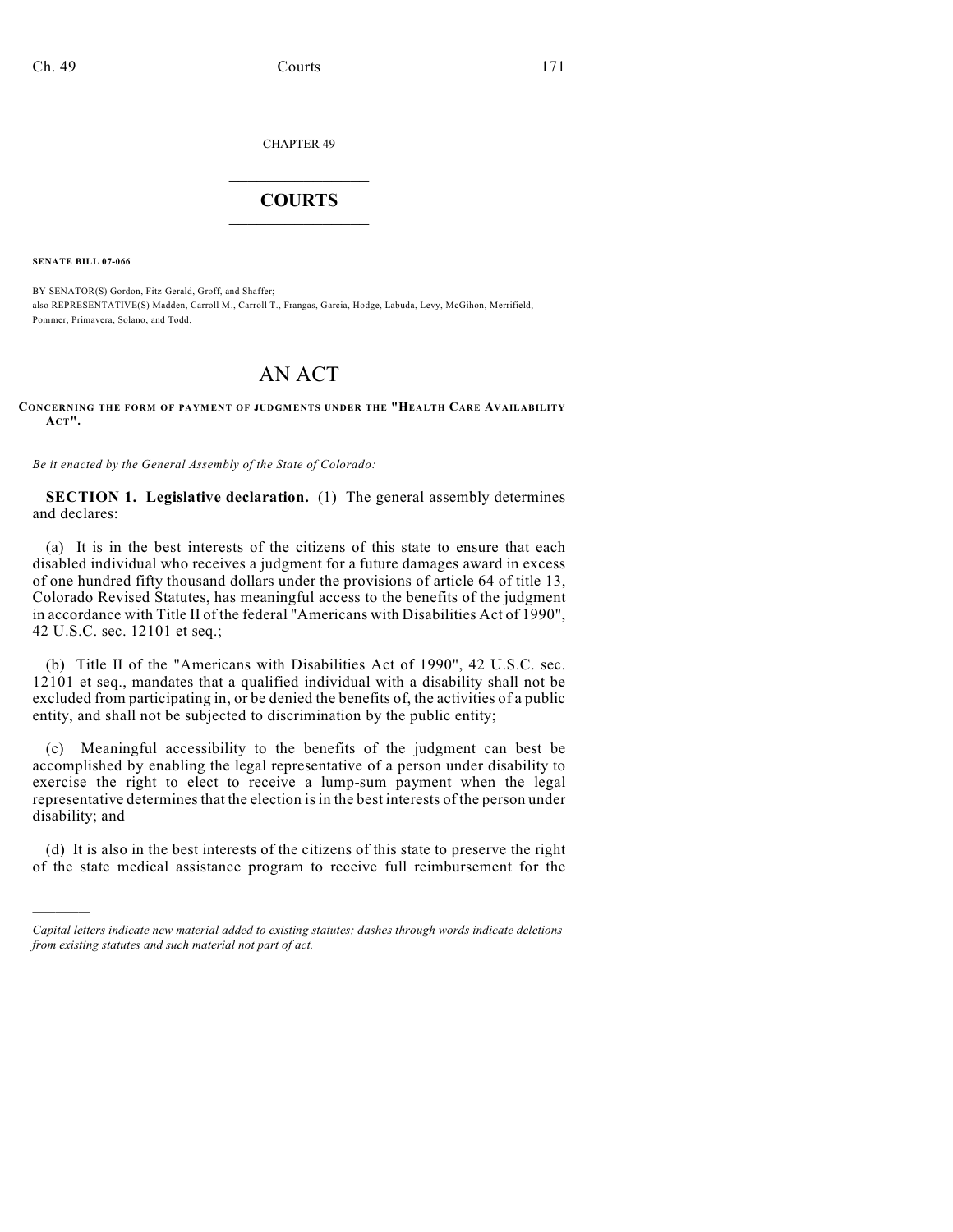## 172 Courts Courts Ch. 49

assistance rendered to a person under disability who is eligible for medical assistance, when the person is the beneficiary of a disability trust or a pooled trust account, upon the death of the beneficiary or termination of the trust during the beneficiary's lifetime, whichever occurs sooner.

**SECTION 2.** 13-64-205 (1) (f), Colorado Revised Statutes, is amended, and the said 13-64-205 is further amended BY THE ADDITION OF A NEW SUBSECTION, to read:

**13-64-205. Determination of judgment to be entered.** (1) In order to determine what judgment is to be entered on a verdict requiring findings of special damages under this part 2, the court shall proceed as follows:

(f) Within no more than three months after the entry of verdict by the trier of fact and before the court enters judgment for periodic payments, The plaintiff who meets the criteria set forth in this subsection (1) may elect to receive the immediate payment to the plaintiff of the present value of the future damage award in a lump-sum amount in lieu of periodic payments. In order to exercise this right, the plaintiff must EITHER:

 $(I)$  (A) Have reached his twenty-first OR HER EIGHTEENTH birthday by the time the periodic payment order is entered;

 $(H)$  (B) Not be an incapacitated person, as defined in section 15-14-102 (5), C.R.S.; and

(III) (C) Have been provided financial counseling and must be making an informed decision; OR

(II) BE A PERSON UNDER DISABILITY WHO HAS A LEGAL REPRESENTATIVE AUTHORIZED TO TAKE ACTION ON HIS OR HER BEHALF, AS DESCRIBED IN SECTION 13-81-102.

(2) FOR PURPOSES OF PARAGRAPH (f) OF SUBSECTION (1) OF THIS SECTION, "LEGAL REPRESENTATIVE", "PERSON UNDER DISABILITY", AND "TAKE ACTION" SHALL HAVE THE SAME MEANINGS AS PROVIDED IN SECTION 13-81-101.

**SECTION 3.** 13-81-101 (4), Colorado Revised Statutes, is amended to read:

**13-81-101. Definitions.** As used in this article, unless the context otherwise requires:

(4) "Take action" means the bringing, commencement, maintenance, or prosecution of any action, suit, or proceeding to enforce any right, or the assertion of any such right in any other manner, affirmatively or by way of defense. "TAKE ACTION" SHALL ALSO INCLUDE EXERCISING THE RIGHT TO ELECT TO RECEIVE A LUMP-SUM PAYMENT ON BEHALF OF THE PLAINTIFF IN A CIVIL ACTION FOR PURPOSES OF SECTION 13-64-205 (1) (f) WHEN THE LEGAL REPRESENTATIVE DETERMINES THAT THE ELECTION IS IN THE BEST INTEREST OF THE PLAINTIFF.

**SECTION 4.** 13-81-102, Colorado Revised Statutes, is amended to read: